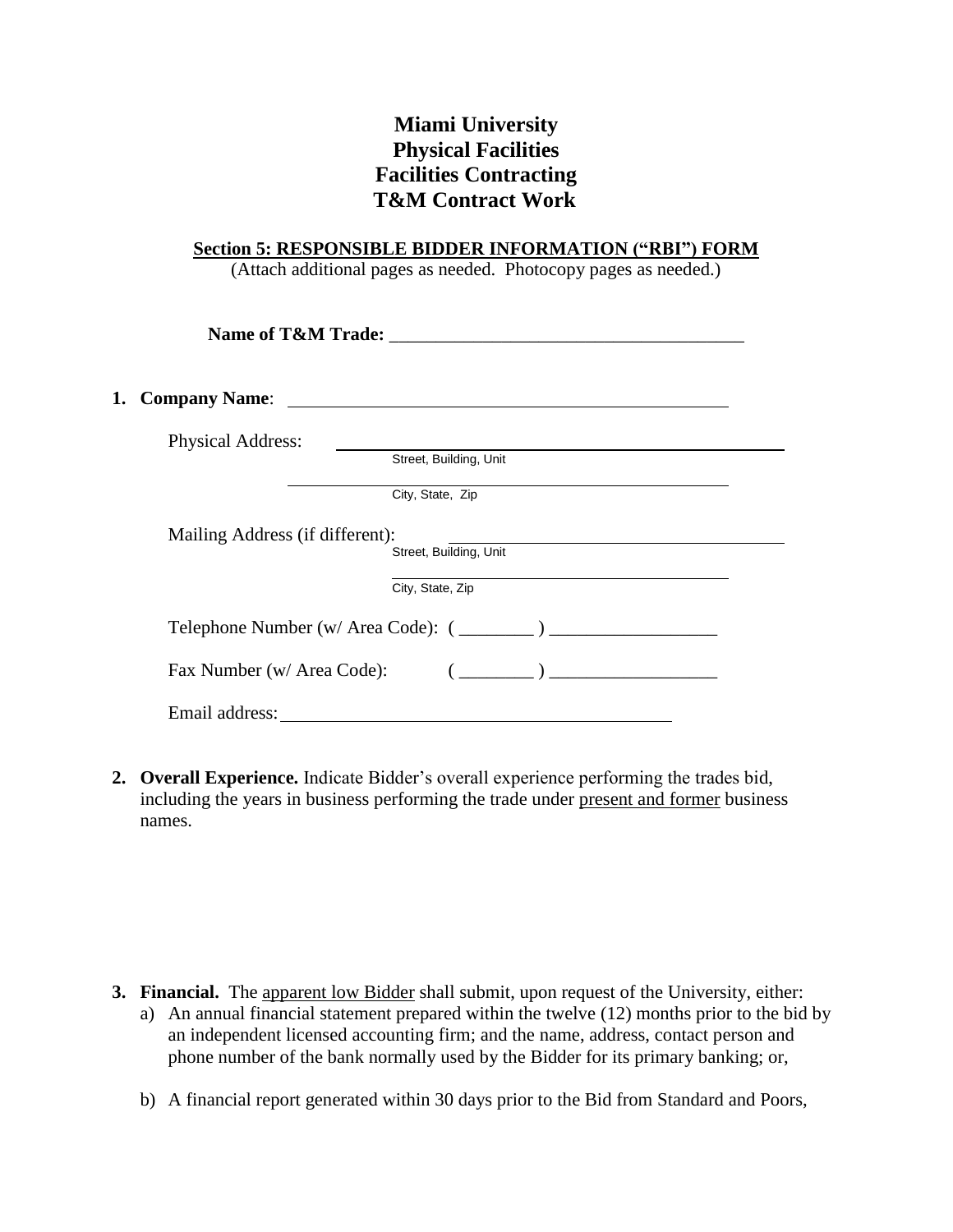Dun and Bradstreet or a similar company acceptable to the State documenting the financial condition of the Bidder; and the name, address, contact person and phone number of the bank normally used by the Bidder for its primary banking;

**This information is not a public record under Section 149.43, ORC; and will remain confidential, except under proper order of a court.**

- **4. Facilities & Equipment**. Indicate Bidder's relevant facilities and major equipment (leased or owned).
- **5. Ongoing & Relevant Projects.** List all ongoing Projects and Projects completed in the last four (4) years which are similar in cost and type to the Project being bid. Include scope of Work, Contract value and Project name/contact Person/address/phone number for each Owner and Associate for each Project.
- **6. Regulatory / Contractual.** Indicate all occurrences of the following in the last four (4) years (if none, so state). For verification by the State/University, attach documentation, and/or provide sufficient and appropriate detail information such as: Project name, Owner, contact person and phone number, Contract amount, etc.
	- a) Prevailing Wage violations or judgments
	- b) Affirmative Action violations
	- c) Contract abandonment, Contract termination or Surety takeover
	- d) Debarment by State, federal or local jurisdictions
	- e) EPA/OSHA violations
	- f) Liquidated damages assessed